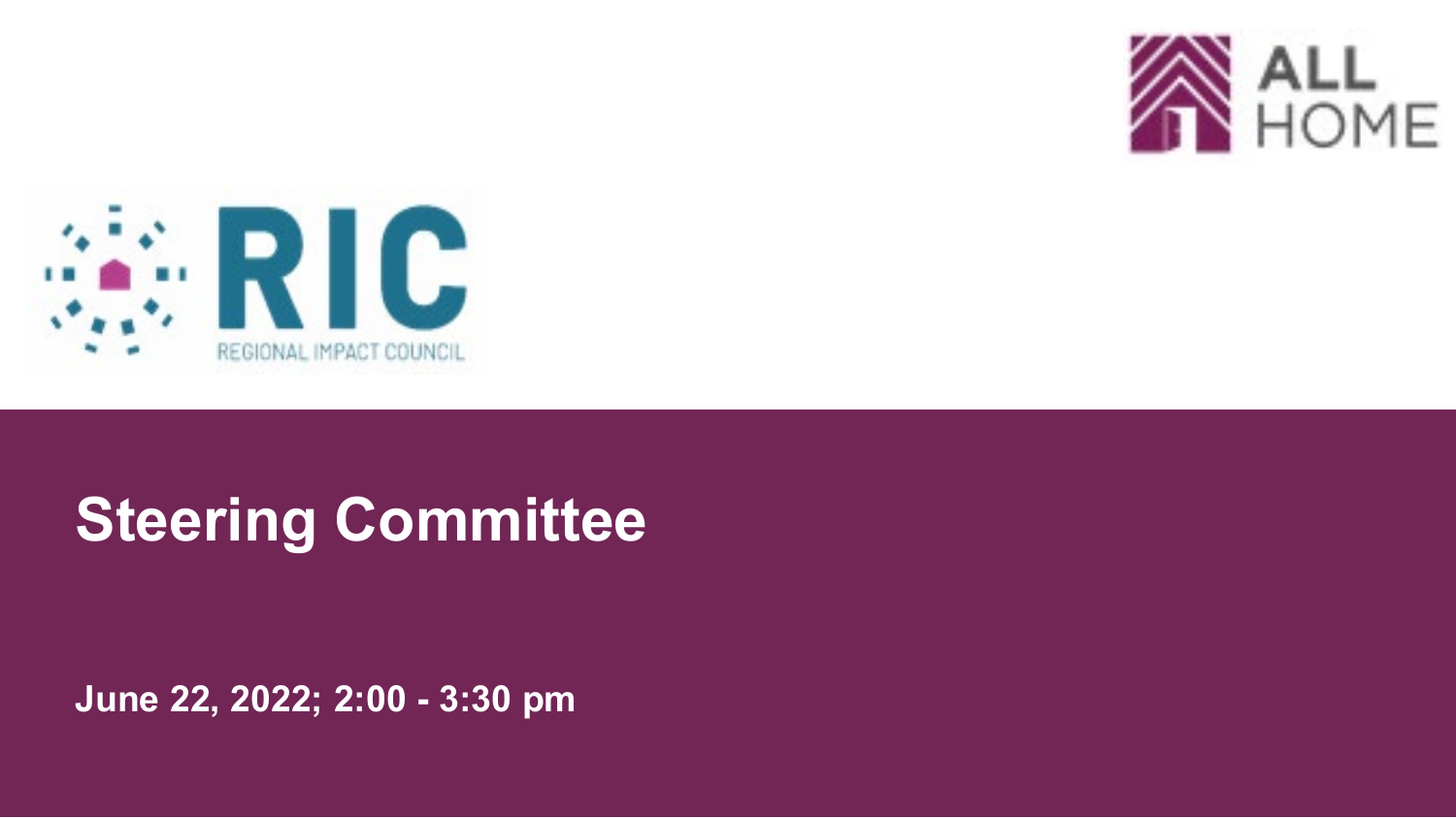# Today's Steering Committee Meeting



**Purpose** Review some of the draft Big Moves Workshop each idea to better understand challenges, opportunities to improve and general support

1



**Outcome** General agreement on the current status of each Big **Moves** Identify next steps to develop the idea

 $x \rightarrow \infty$ 

**Process** Full group discussion Gradients of Agreement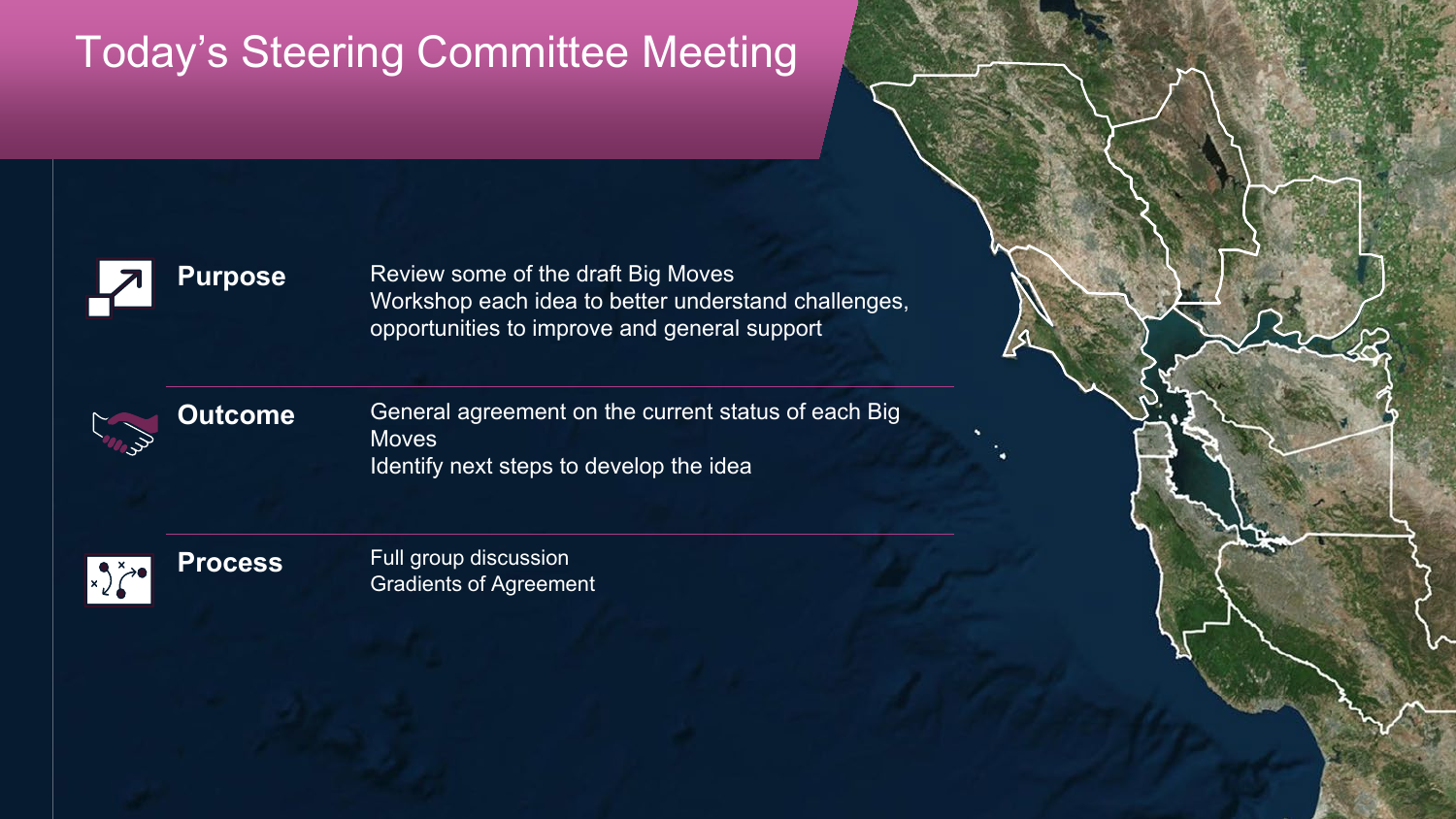

- Agenda Welcome 02:00 PM 02:05 PM Community Partners Council 02:05 PM – 02:15 PM
	- Big Moves | Looking back, looking ahead 02:15 PM – 02:25 PM

Updates, timeline and today's meeting

Big Moves | Group discussion & Gradients of Agreement 02:25 PM – 03:25 PM



Close and next steps

03:25 PM – 03:30 PM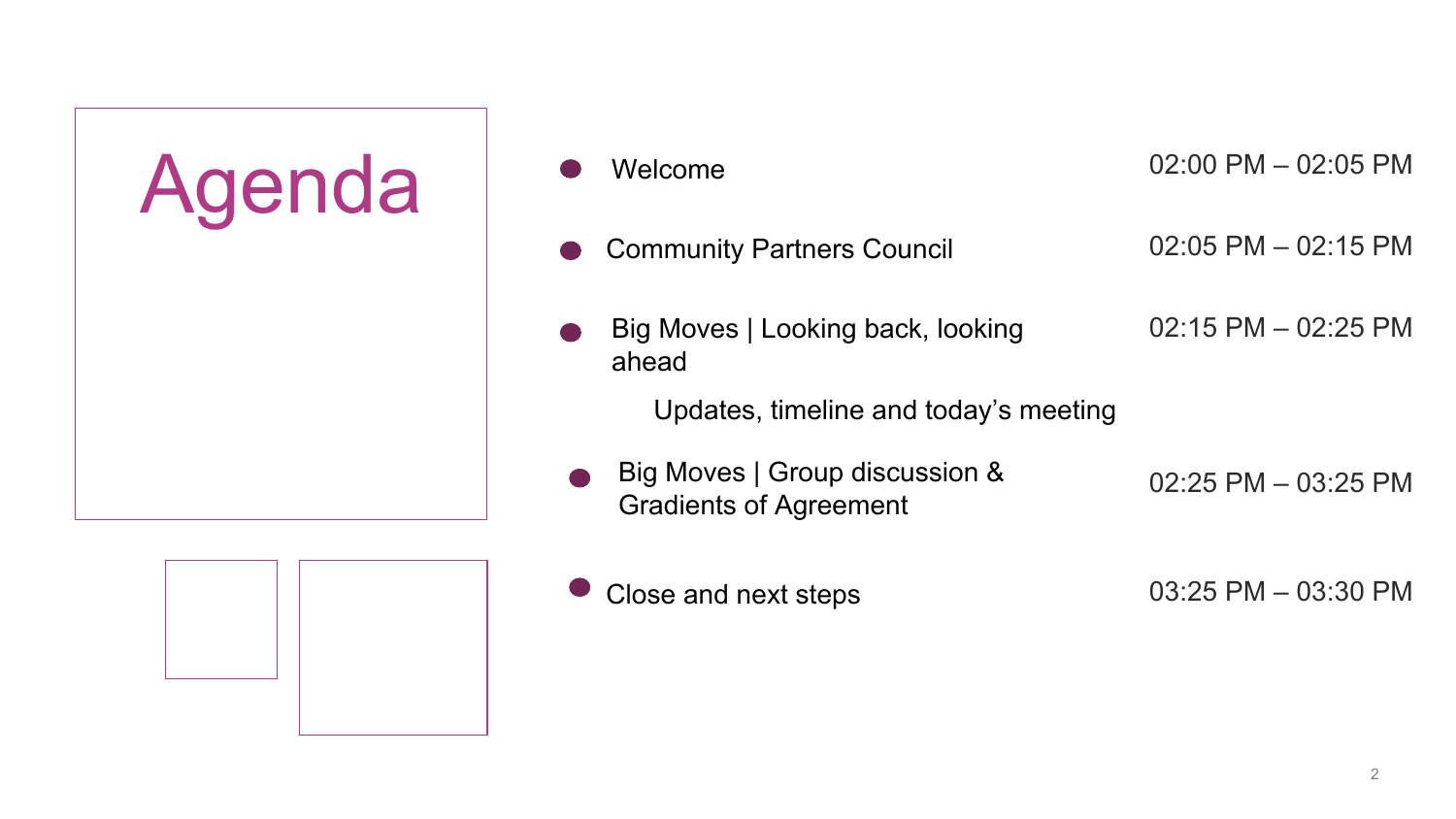### **Big Moves: Last month's discussion**

#### **HOUSING**

- **1. Permanent statutory Homekey CEQA exemption**
- **2. California rental assistance tax credit**
- 3. ELI carve-outs in future funding measures
- 4. Permanent source of funding for operations and services
- 5. Medi-Cal benefit for supportive services
- 10. Narrative shift public awareness campaign

#### **INCOME**

- 6. BenefitsCal implementation
- 7. Guaranteed Income
- 8. Benefit cliff reforms
- 9. Bay Area RISE: A reimagined regional workforce system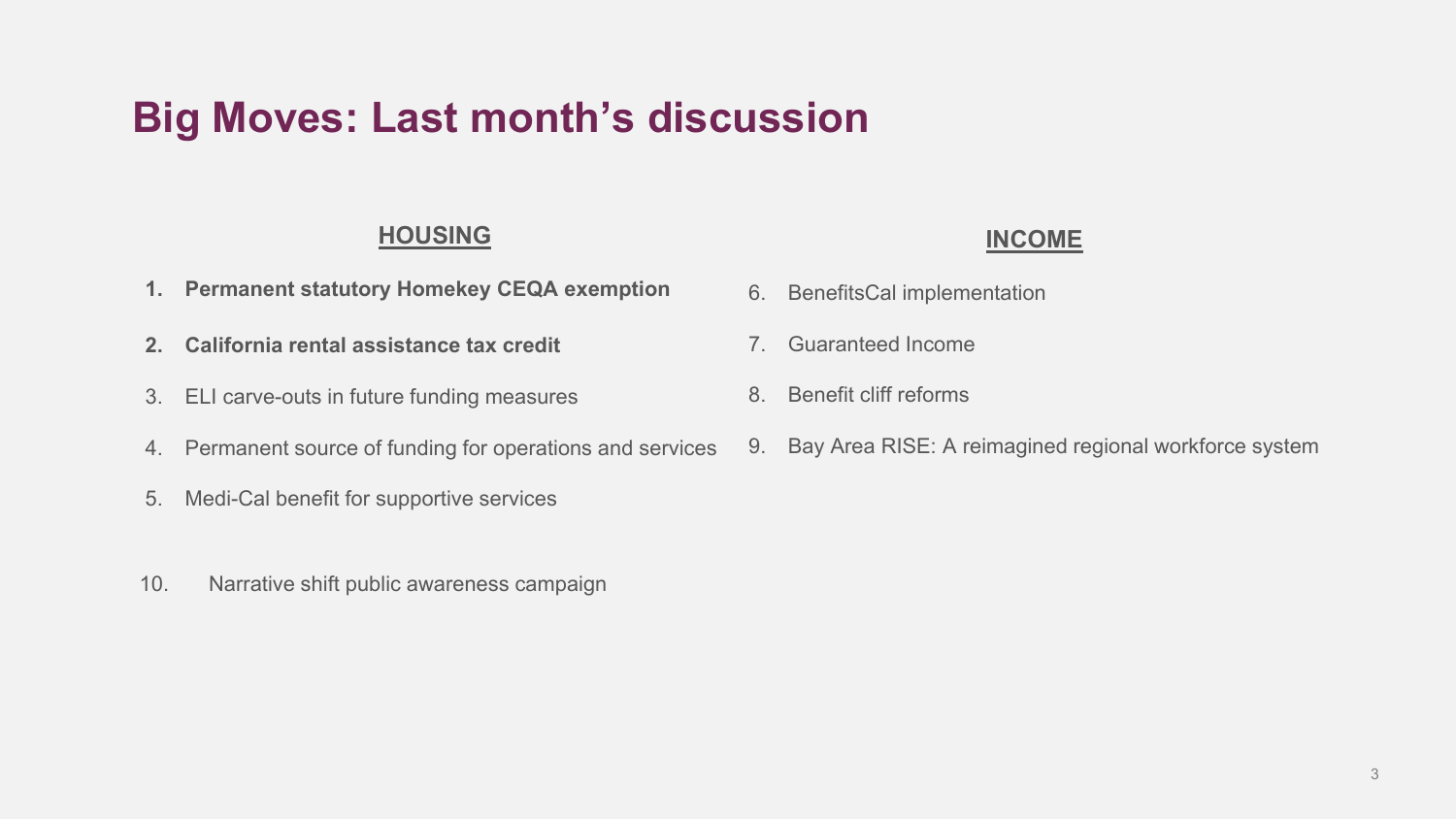## **Today's Discussion**

#### **HOUSING**

- 1. Permanent statutory Homekey CEQA exemption
- 2. California rental assistance tax credit
- **3. Permanent source of funding for operations and services**
- **4. ELI carve-outs in future funding measures**
- 5. Medi-Cal benefit for supportive services
- 10. Narrative shift public awareness campaign

#### **INCOME**

- **6. BenefitsCal implementation**
- **7. Guaranteed Income**
- **8. Benefit cliff reforms**
- 9. Bay Area RISE: A reimagined regional workforce system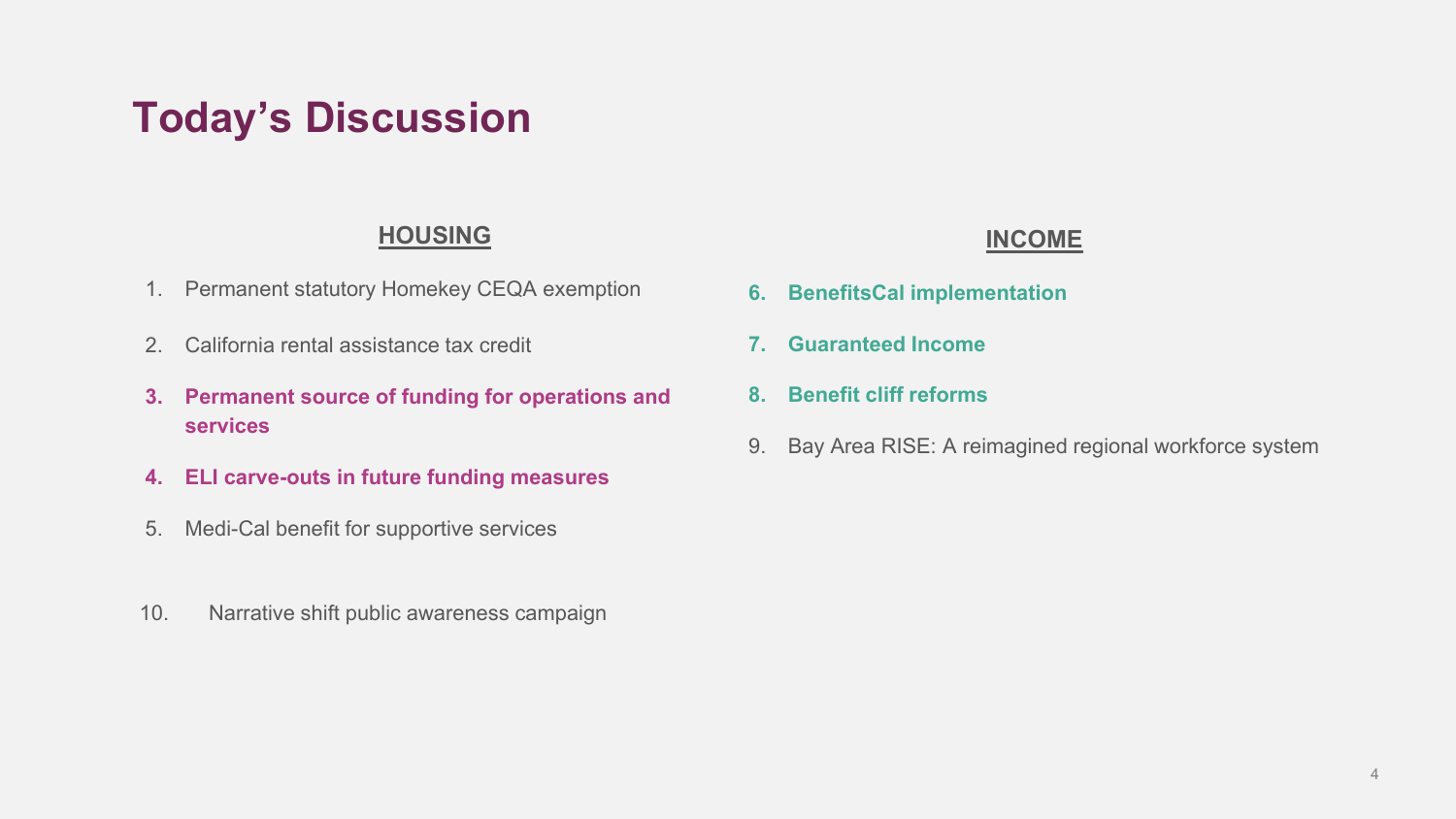### **Draft Big Moves: Housing**

**ELI carve-outs in future funding measures** ■ Permanent source of funding for operations **and services**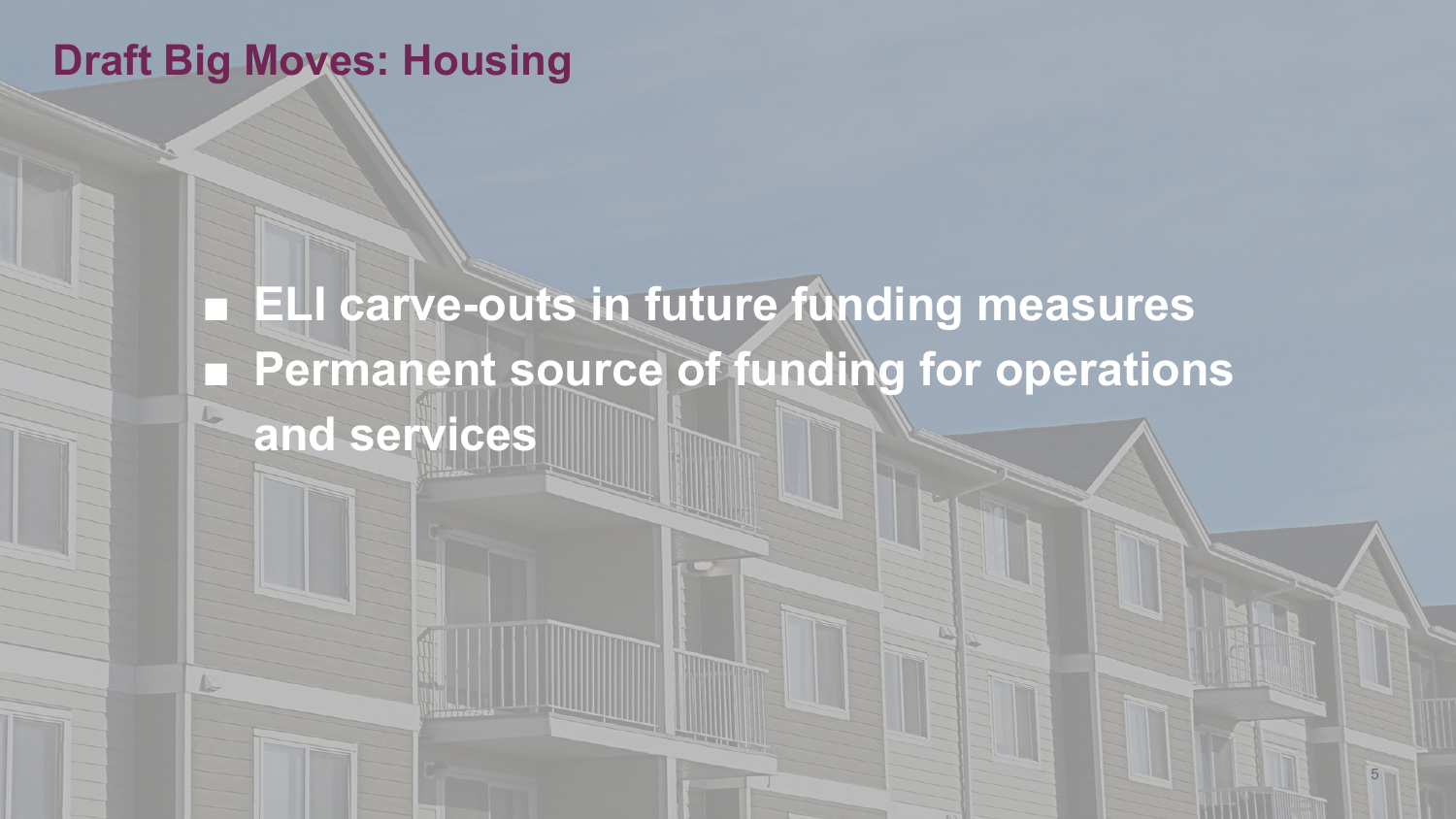*Draft Big Move* **ELI Carve-Out in Funding Measures**

**Description:** Reserve a percentage of future local, regional and state funding sources for housing projects that serve households making 0-30% of area median income.

**Scale of Impact:** Recent local funding measures demonstrate the potential make a significant impact in housing production for ELI households by dedicating resources directly. San Francisco's Proposition C will dedicate an estimated \$317.5 million to housing that serves households making 0-50% of AMI over the next two years. Santa Clara's 2016 affordable housing bond established an explicit goal of 800 units of ELI housing and thus far has resulted in 447 units approved or constructed.

**Estimated Timeframe:** Funding proposals are in development at the regional level (BAHFA) in 2024 and are likely to be proposed at the local level in future election cycles.

**Potential Regional Impact Council Role:** Lead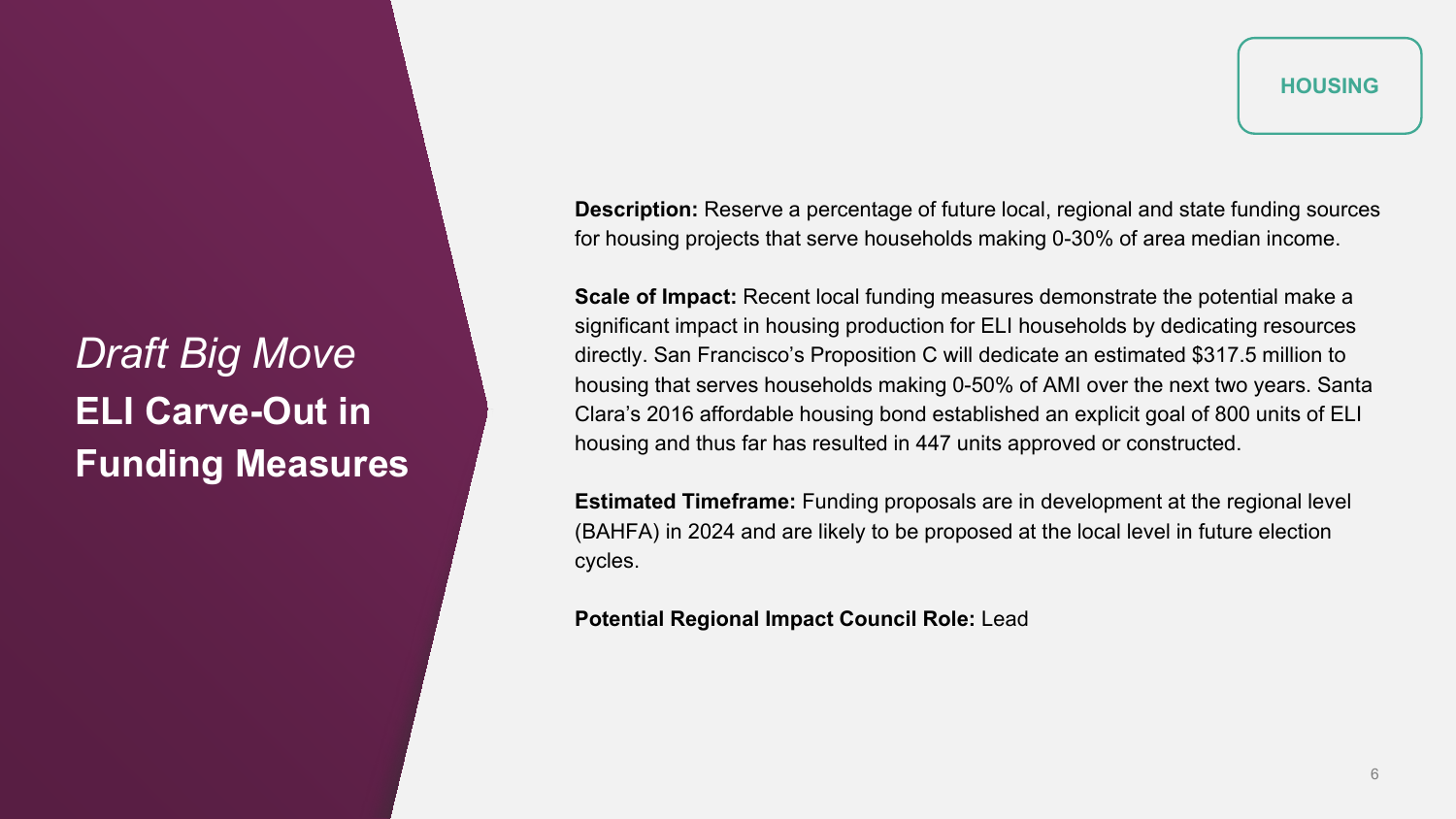*Draft Big Move* **Permanent Source for Operations & Services**

**HOUSING** 

**Description:** Create a statewide permanent source of funding for operations and services in affordable housing projects.

**Scale of Impact:** Would support the hundreds of Project Homekey sites across the state without a long-term plan for operations support, as well as the thousands of other affordable housing projects in need of subsidy. A permanent source would unlock the scale of affordable housing needed to meet the needs of people experiencing or at risk of homelessness in the state.

**Timeframe:** Minimum of 1-3 years, depending on legislative and ballot initiative timeframes.

**Potential Regional Impact Council Role:** Partner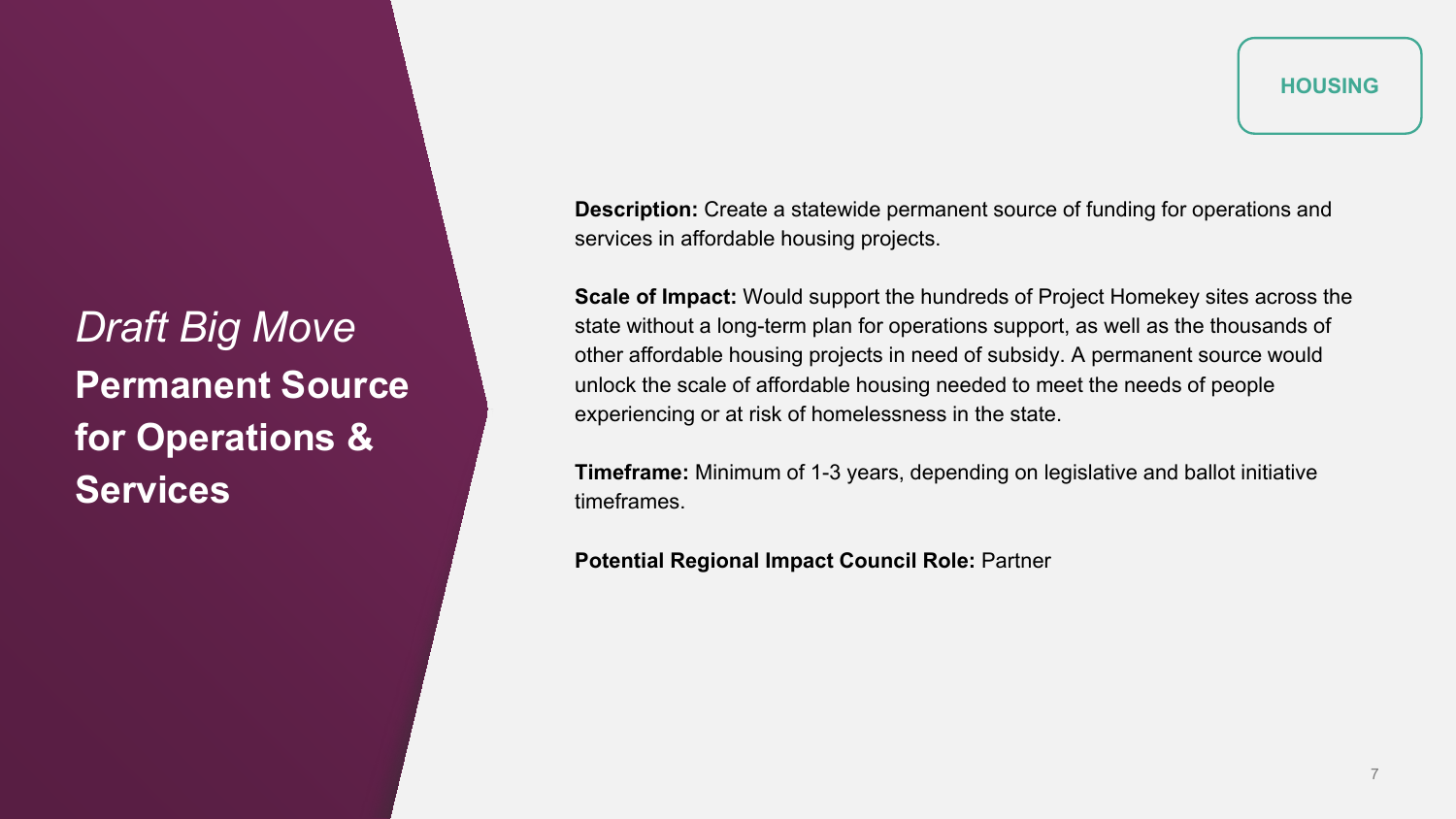

# **Draft Big Moves: Income**

- **BenefitsCal Implementation**
- **Benefit cliff reforms**
- Guaranteed Income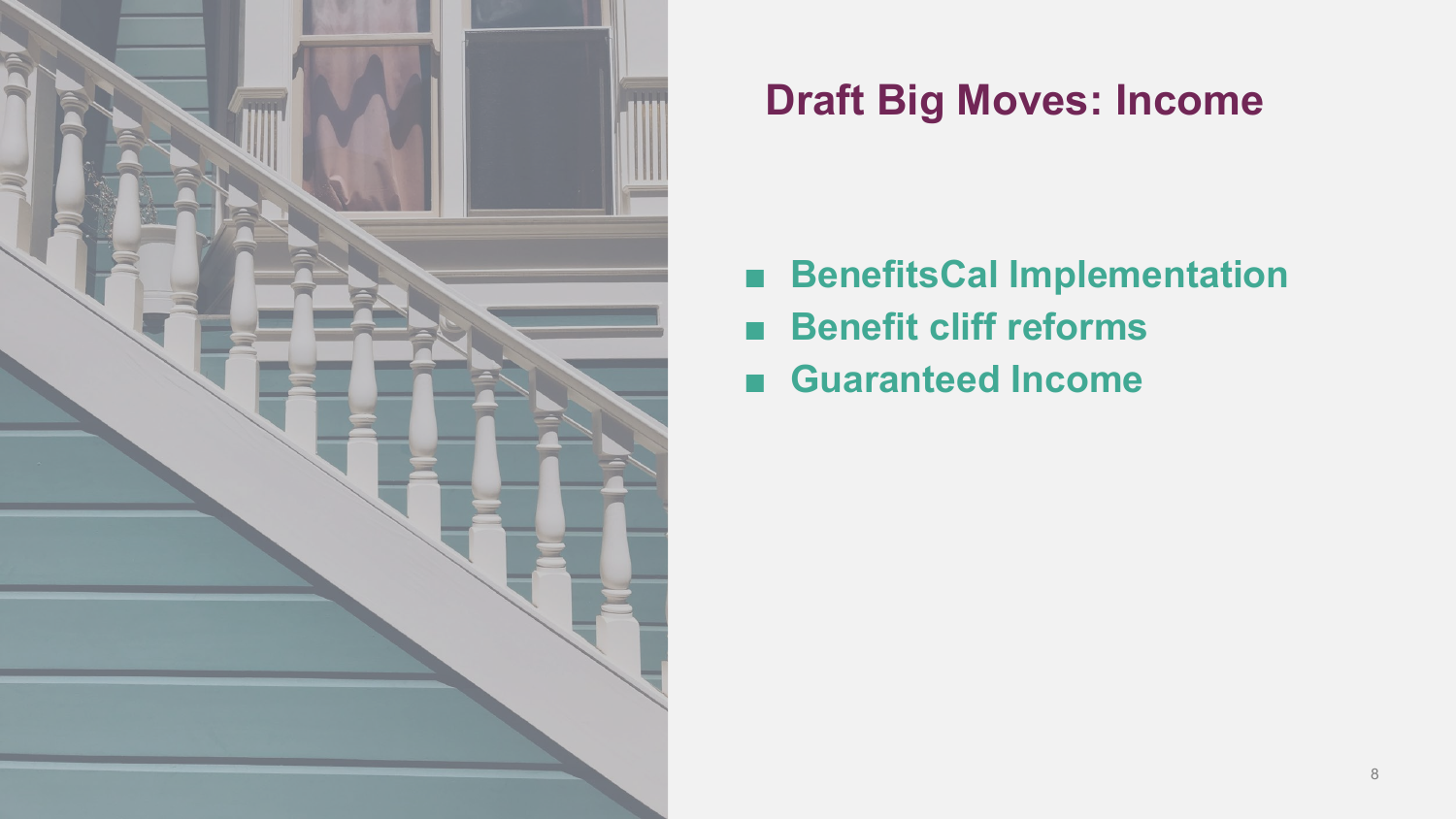*Draft Big Move* **BenefitsCal Implementation**

**Description:** Coordinate a regional advocacy effort to improve access to public benefits during the BenefitsCal migration.

**Scale of Impact:** For example, benefit access improvements would impact the estimated 160,000 ELI households currently receiving CalFresh, and the 23,000 households receiving CalWORKs. These estimates are conservative; changes to improve access through BenefitsCal would likely connect new households to benefits, making the potential for impact even greater.

**Estimated Timeframe:** Advocacy in the next year to influence counties implementation of BenefitsCal.

**Potential Regional Impact Council Role:** Partner

**SAFETY NET**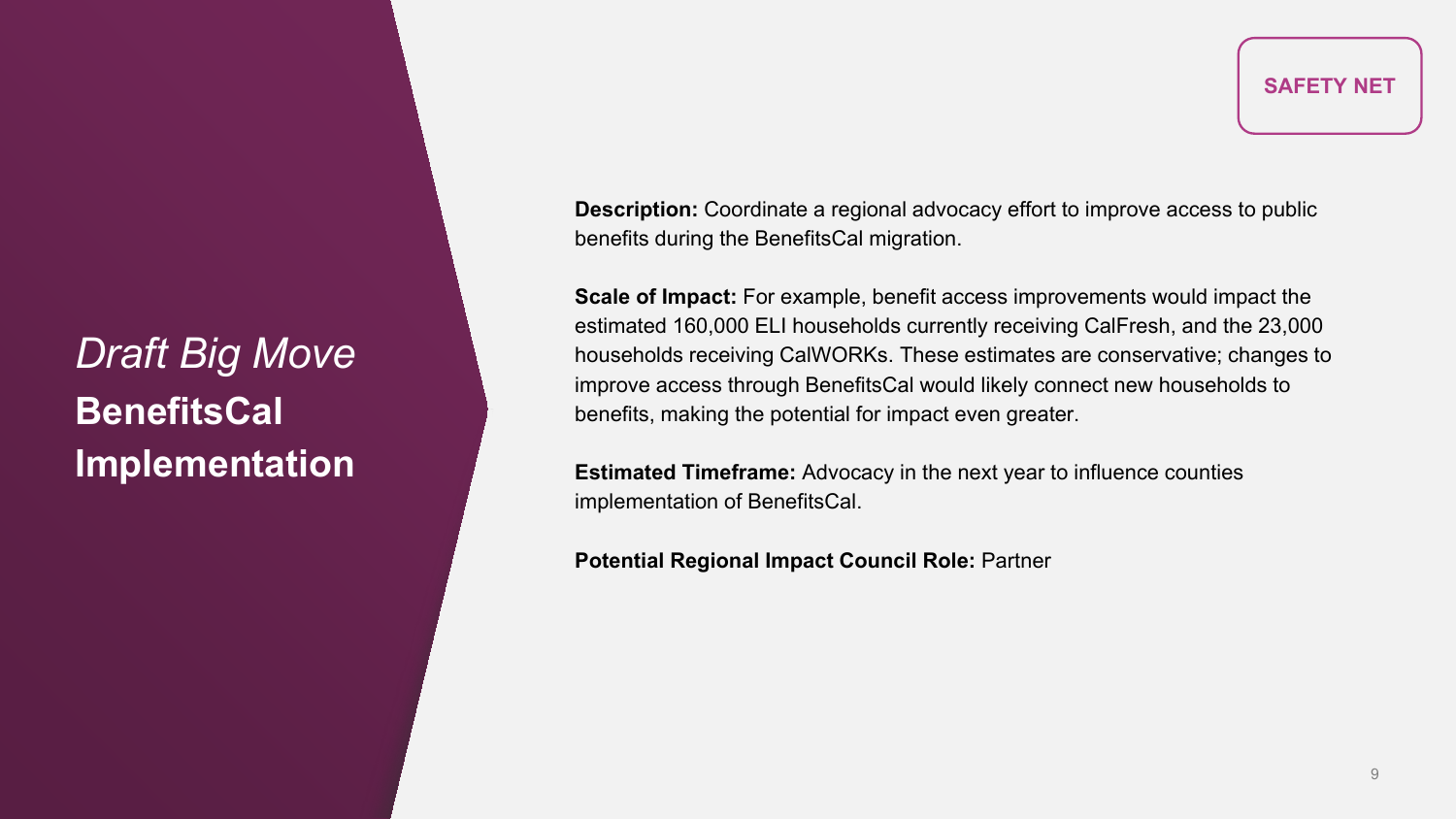*Draft Big Move* **Benefits Cliff Reform**

**SAFETY NET**

**Description:** Expand the California Earned Income Tax Credit to address benefit cliffs, plateaus and barriers that households face as they increase income.

**Scale of Impact:** Expanding the CalEITC phase-out period would impact at least 3.1 million extremely low-income people (based on those who claimed in recent tax years). Increasing the benefit floor and credit amounts would put more income into the pockets of working people who face eligibility cutoffs to critical benefit programs as their incomes rise.

**Estimated Timeframe:** Efforts to change the CalEITC benefit amounts could potentially be implemented in the next 3-5 years.

**Potential Regional Impact Council Role:** Partner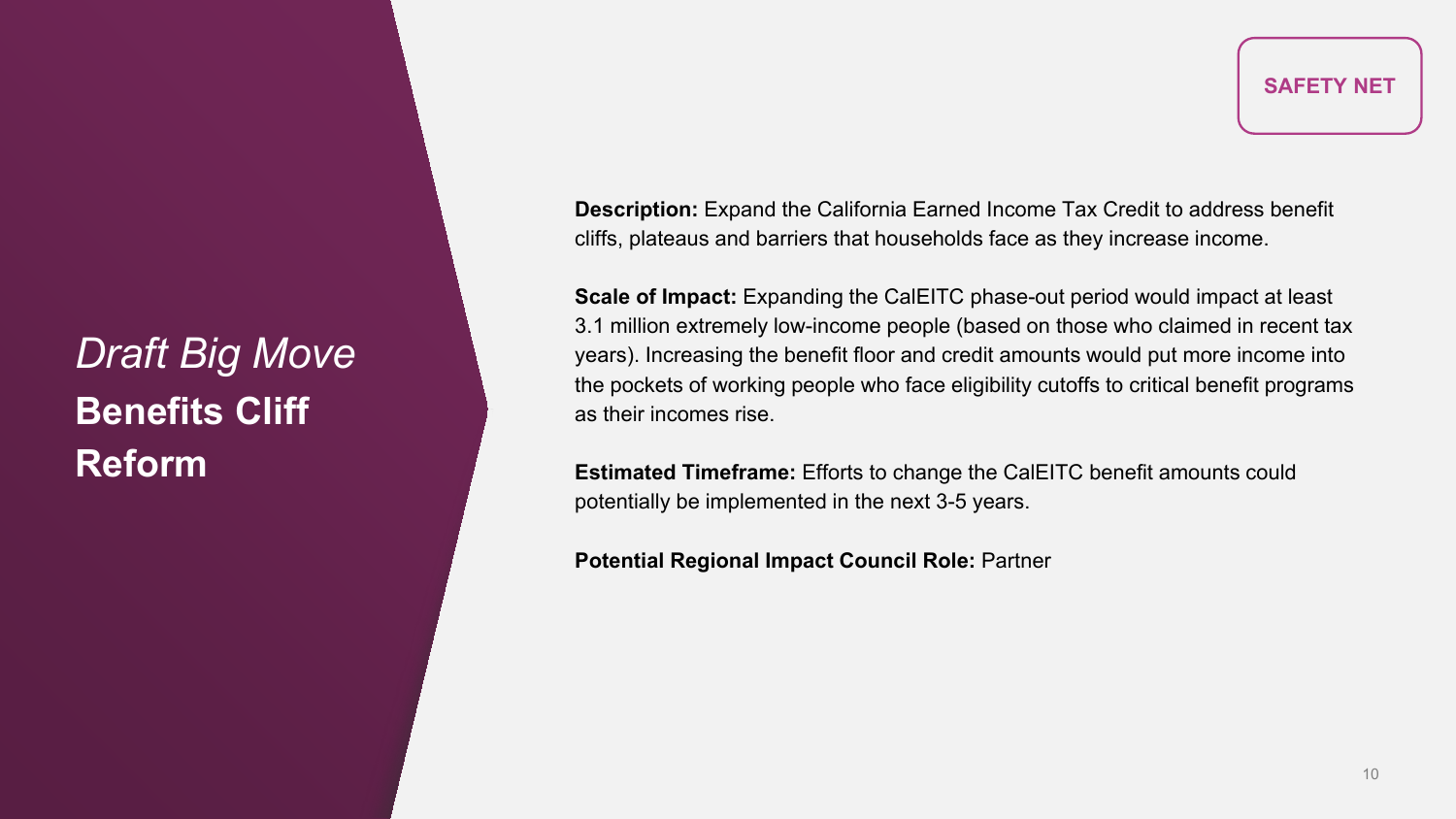*Draft Big Move* **Guaranteed Income**

**Description***:* Remove barriers to creating a statewide Guaranteed Income through the tax code, including by changing federal law to allow state tax credits to be delivered monthly.

**Scale of Impact:** In the long-term, (5+ years) a guaranteed income delivered as a tax credit could serve over 2 million extremely low and very low income households in California and can be administered through the tax system for reach and efficiency.

**Estimated Timeframe:** This is a longer term, larger scale effort of a guaranteed income delivered as a tax credit that may take many years to successfully implement. Current efforts are underway and we would advance this through organizing, data collection, coalitionbuilding and advocacy in the next few years

**Potential Regional Impact Council Role:** Partner

**SAFETY NET**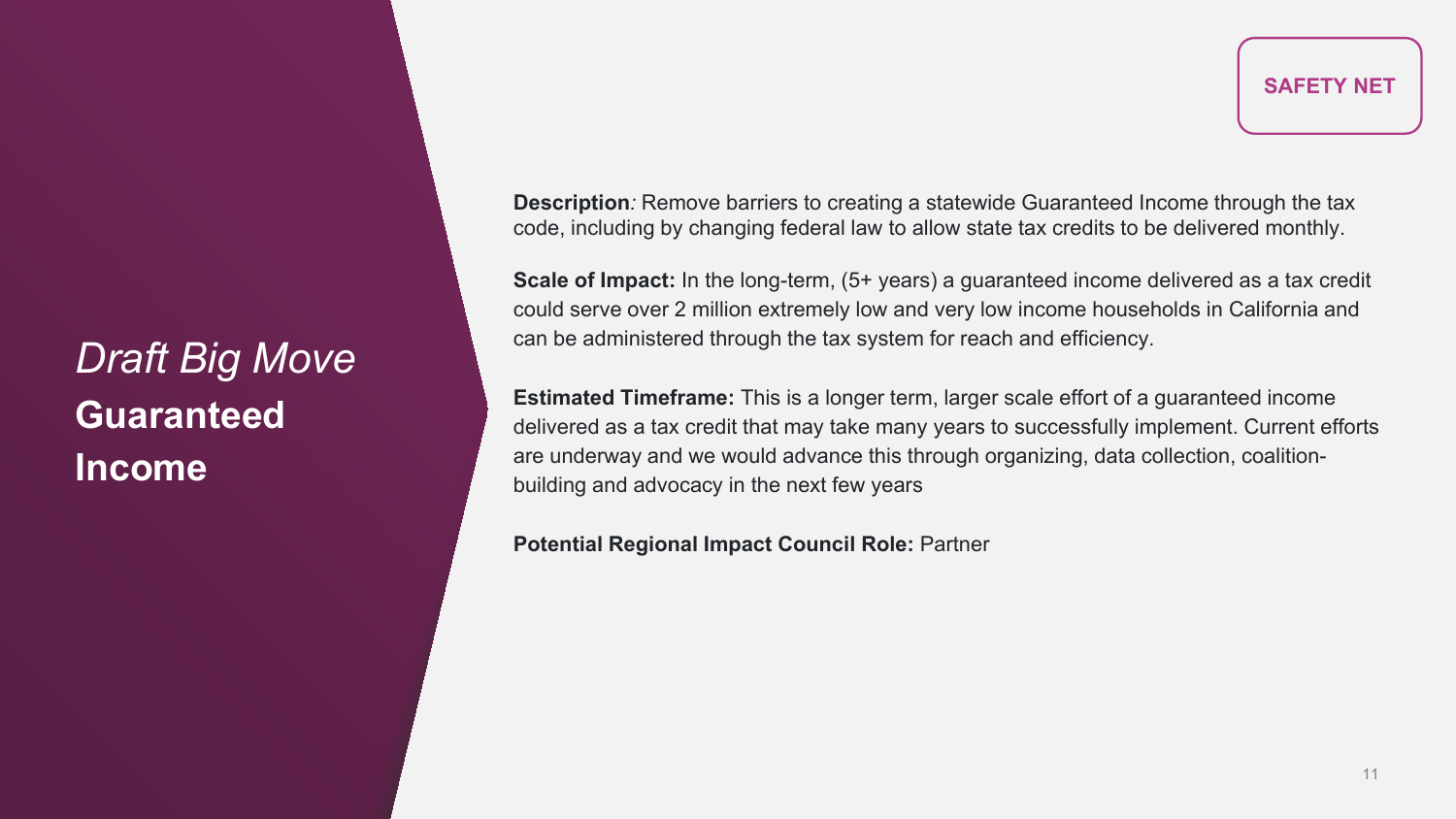### **Gradients of Agreement: Housing Big Moves**

**Q1: On a scale of 1-5, do you support the draft Big Move: ELI carve out in finding measures?** 

**Q2: On a scale of 1-5, do you support the draft Big Move: Permanent Source of Operations and Services?** 

| Level of Agreement |                          | <b>Definition</b>                                 |
|--------------------|--------------------------|---------------------------------------------------|
|                    | Strongly agree           | can enthusiastically support, very minor concerns |
| $\overline{2}$     | Agree with reservations  | have some reservations but can support            |
|                    | Neutral / abstain        | am fine with the group consensus                  |
| 4                  | <b>Disagree</b>          | have more reservations but wont hold up the group |
| 5                  | <b>Strongly disagree</b> | do not agree with the direction and can't support |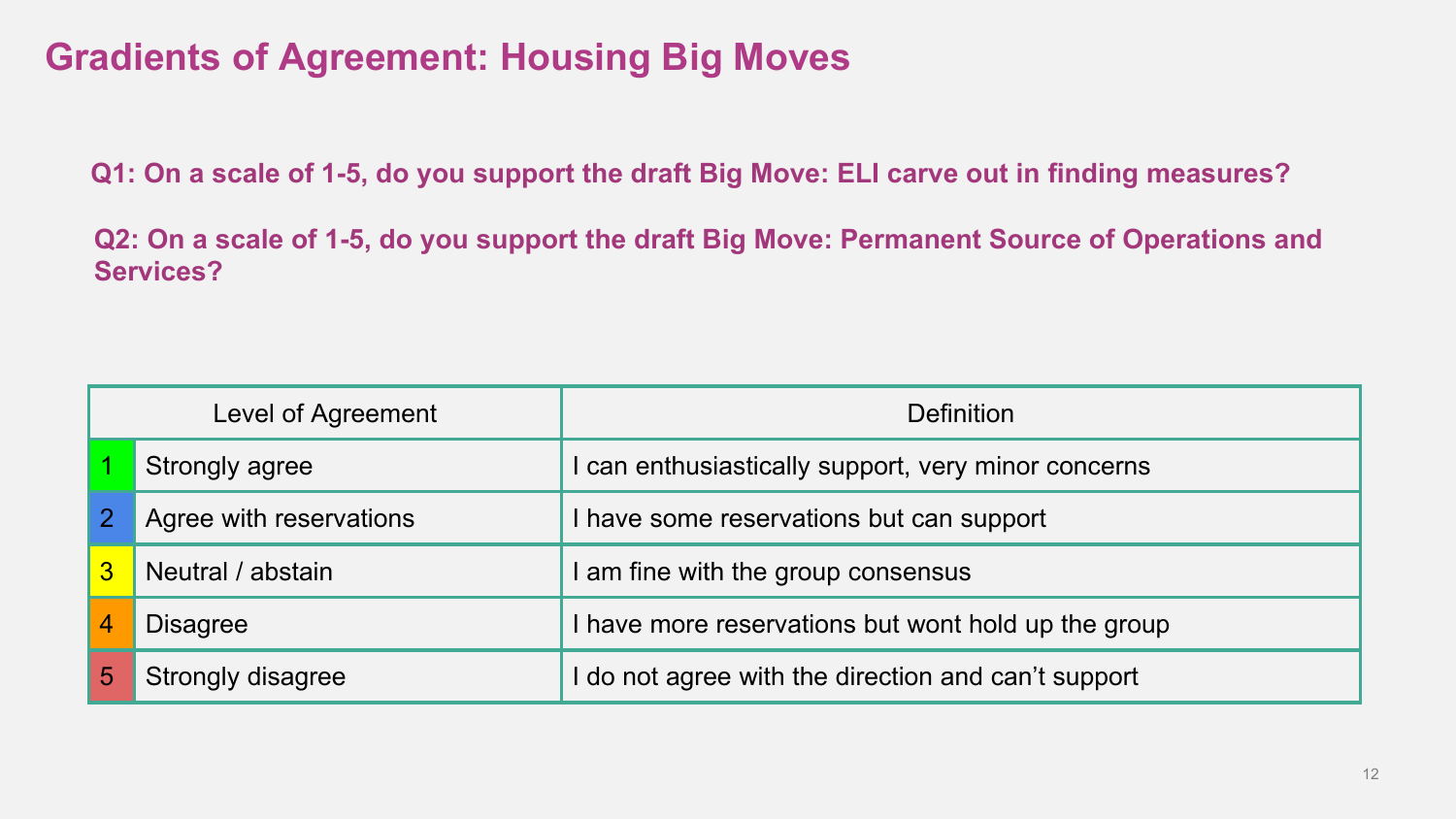### **Gradients of Agreement: Income Big Moves**

**Q3: On a scale of 1-5, do you support the draft Big Move: MyBenefitsCal Implementation?**

**Q4: On a scale of 1-5, do you support the draft Big Move: Guaranteed Income**

**Q5: On a scale of 1-5, do you support the draft Big Move: Benefit Cliff Reforms**

| Level of Agreement |                          | <b>Definition</b>                                   |
|--------------------|--------------------------|-----------------------------------------------------|
|                    | Strongly agree           | can enthusiastically support, very minor concerns   |
| $\overline{2}$     | Agree with reservations  | have some reservations but can support              |
| 3                  | Neutral / abstain        | am fine with the group consensus                    |
|                    | <b>Disagree</b>          | I have more reservations but wont hold up the group |
|                    | <b>Strongly disagree</b> | do not agree with the direction and can't support   |